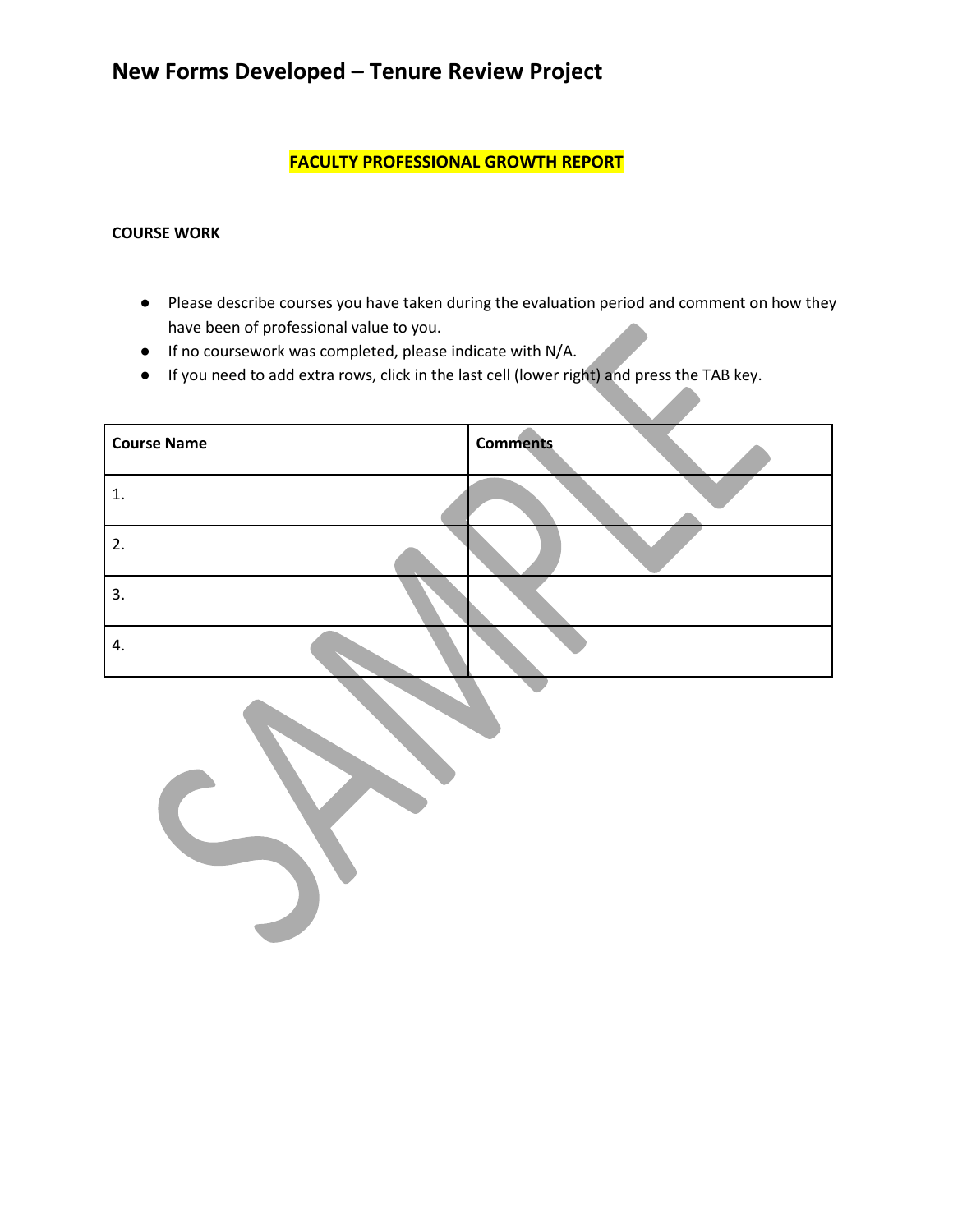#### **CONFERENCES/WORKSHOPS**

- Please describe and briefly comment on the professional value of any conferences and/or workshops you have attended since your last evaluation. Do not include required activities such as mandatory trainings, convocation, or flex days (Student Success Conference).
- If no coursework was completed, please indicate with N/A.
- If you need to add extra rows, click in the last cell (lower right) and press the TAB key.

| <b>Course or Workshop Name</b> | Describe the professional value and<br>learning that took place and how this<br>activity has benefited the college? | <b>Date Attended</b> |
|--------------------------------|---------------------------------------------------------------------------------------------------------------------|----------------------|
|                                |                                                                                                                     |                      |
| 2.                             |                                                                                                                     |                      |
| 3.                             |                                                                                                                     |                      |
| 4.                             |                                                                                                                     |                      |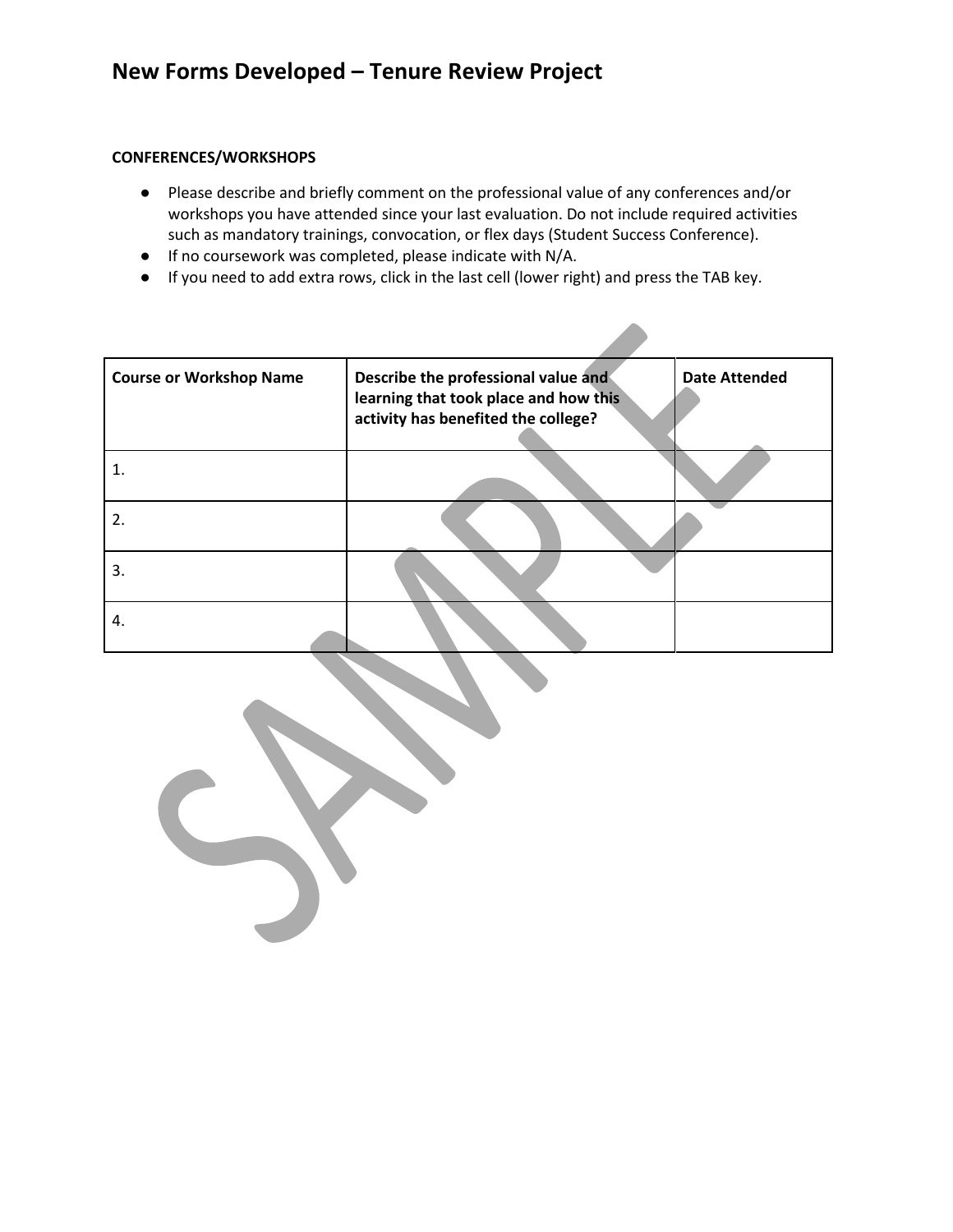#### **CURRICULUM/INSTRUCTION**

- Please comment on any contributions you have made to the advancement of curriculum and instruction for which you have had responsibility during this academic year. (Can include the following: New Program Development, Total Program Renovation, New Major/Certificate Proposals, Major/Certificate Revisions, New Course Proposals, Course Outline Revisions, and Modification/Improvement of Teaching Methodologies.) You may also include work that was done regarding student learning outcome activities such as changes made based on assessment results/course action plans, mapping activities, revising SLOs, etc.
- If no coursework was completed, please indicate with N/A.
- If you need to add extra rows, click in the last cell (lower right) and press the TAB key.

| <b>Curriculum/Instructional Activity</b> | <b>Comments</b> |
|------------------------------------------|-----------------|
|                                          |                 |
|                                          |                 |
|                                          |                 |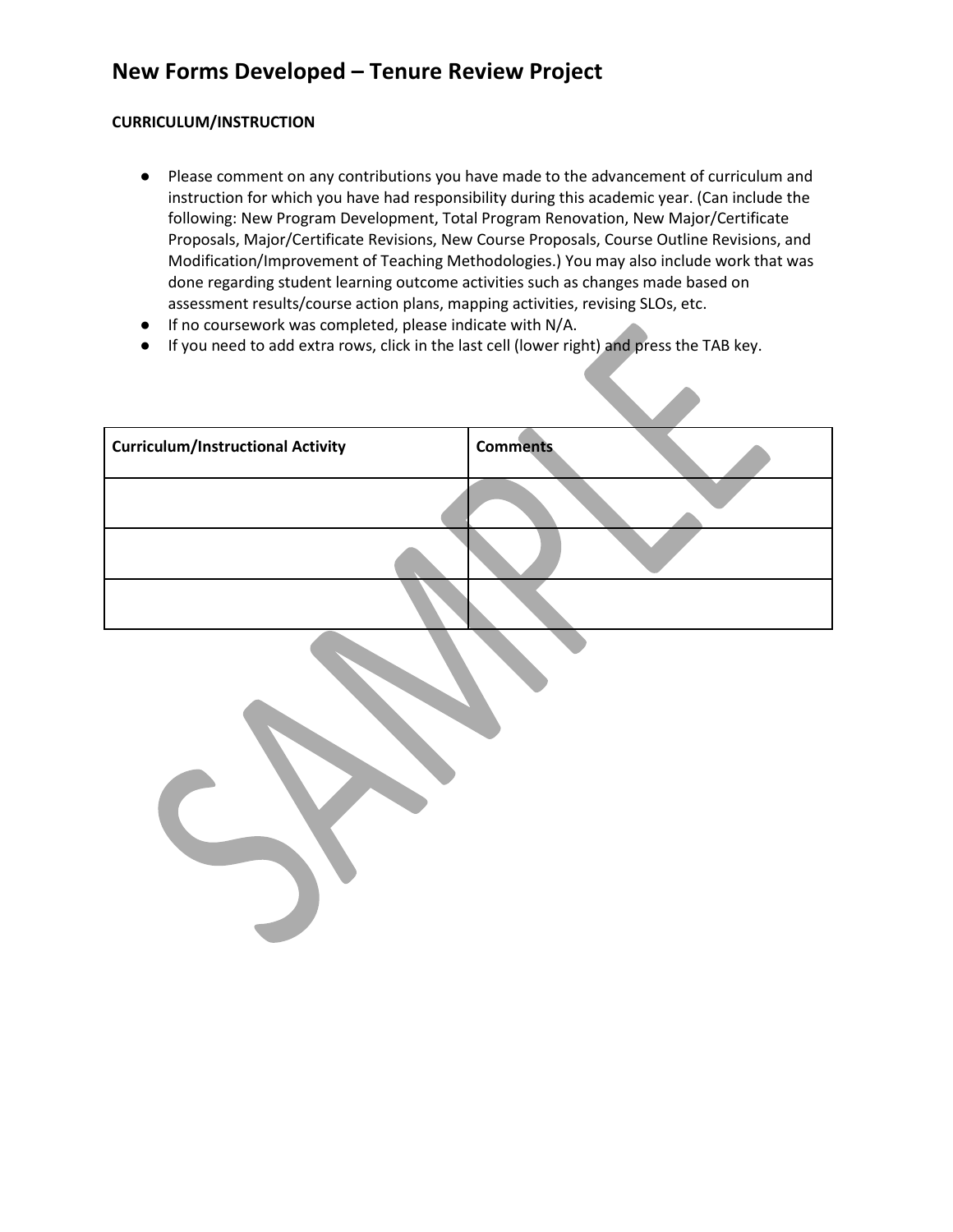#### **PROFESSIONAL PUBLICATIONS or OTHER ORIGINAL WORKS**

Please list the title of any textbook, workbook or manual which you have completed writing during this academic year, and submit a copy with your report (copy will be returned). You may submit your work into the Evidence Folder.

| I  |  |
|----|--|
| н. |  |

2.

Please list and attach any articles you have written for professional publication or grant proposals which you have submitted for acquisition of outside funding during this academic year. You may submit your work into the Evidence Folder.

1.

2.

Please list other Original Works such as gallery display, original composition, or theatrical performance. You may submit your work into the Evidence Folder.

1. 2.

#### **NONTRADITIONAL PROFESSIONAL GROWTH ACTIVITIES**

Please describe any professional growth activities outside the traditional college or academic environment in which you have been involved during the academic year. Include outside employment experience, liaison work with any outside educational or community college agency, or others.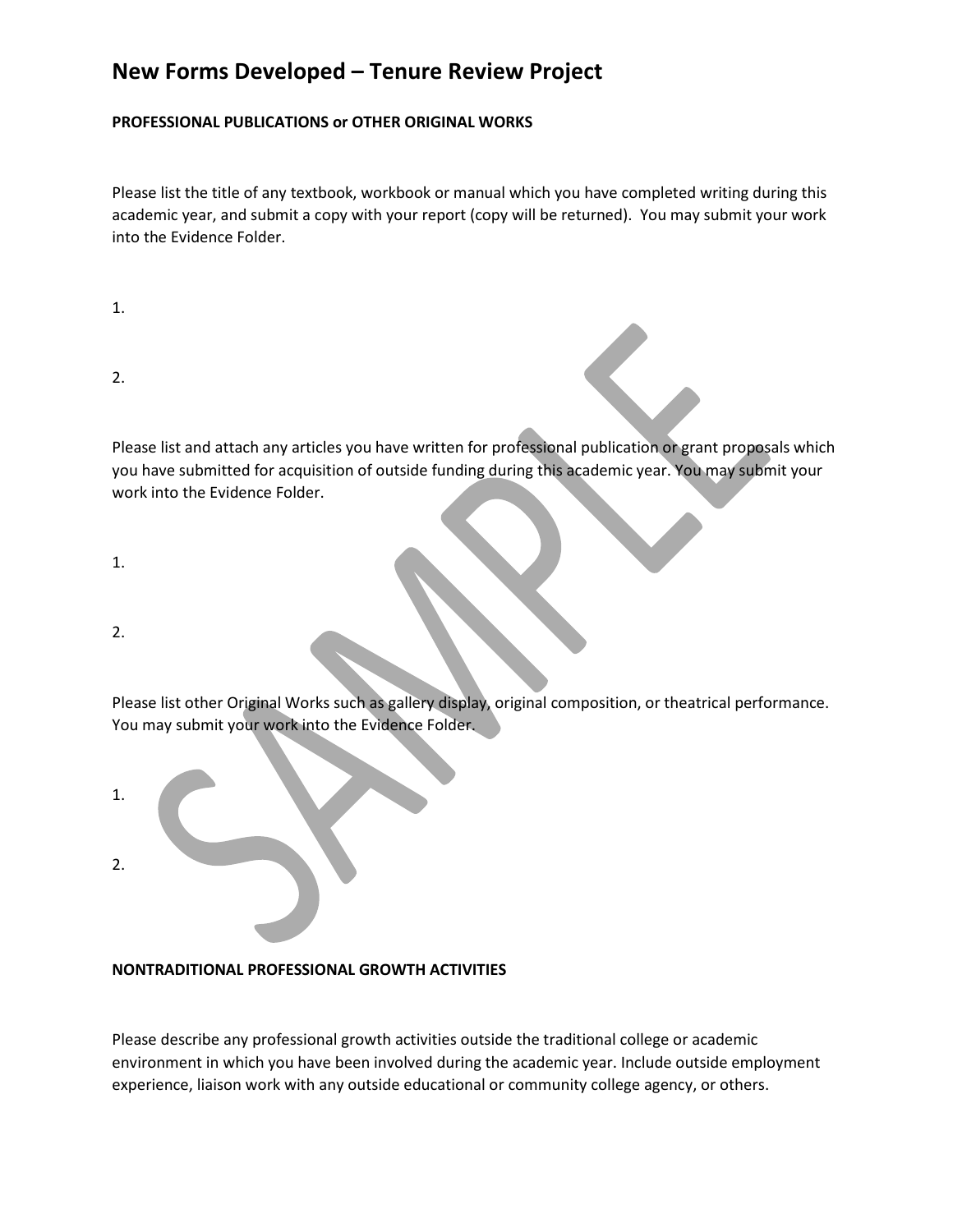#### **COLLEGE RELATED ACTIVITIES REPORT**

Summarize your college related activities for the past year. Please provide evidence to substantiate the activities. Evidence could be in the form of a link to a webpage showing minutes or committee membership. If this is not available, you may upload your evidence to the Evidence Folder.

Examples include, but are not limited to:

- Service on department and college committees.
- Service on Academic Senate committees.
- Service on participatory governance councils and committees.
- Participation in recruitment and outreach activities.
- Participation on articulation committees.
- Coordination, advisement, and supervision of Hartnell student organizations or student activities.
- Participation in community service or community projects that positively reflect on the District.
- Participation in organized student success efforts.

| <b>Activity Name</b>                                       | <b>Time Frame/Duration</b> | <b>Brief Description or Comments</b>                                               |
|------------------------------------------------------------|----------------------------|------------------------------------------------------------------------------------|
| Example:<br>Member of Outcomes and<br>Assessment Committee | 2018 - 2019 academic year  | I served on the committee last<br>year as a representative of the<br>CTE division. |
|                                                            |                            |                                                                                    |
|                                                            |                            |                                                                                    |
|                                                            |                            |                                                                                    |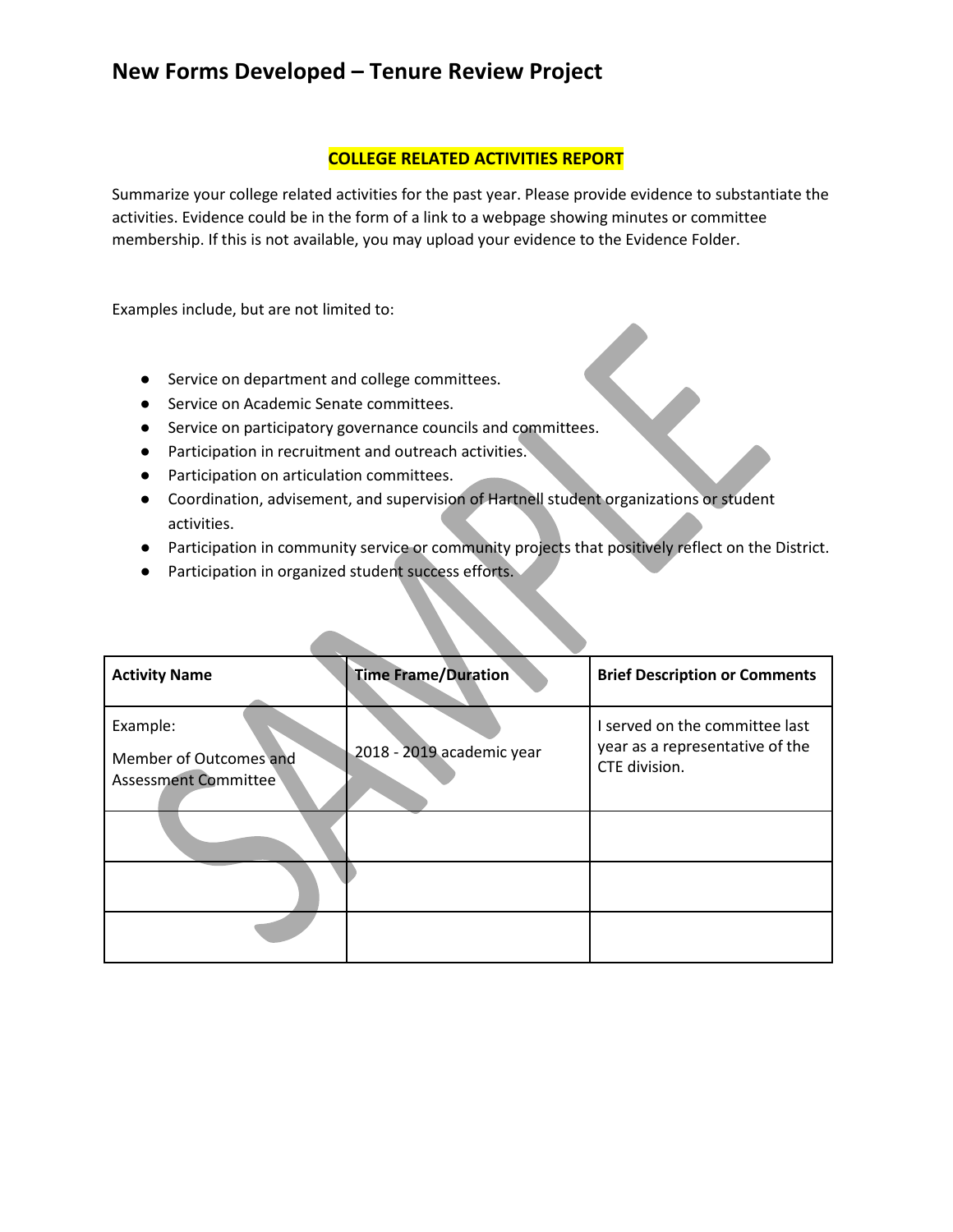#### **SELF-APPRAISAL**

1. Please summarize your professional accomplishments over the past year other than that which has been documented on your Professional Growth Report and College Related Activities Report.

2. Please address your goals from the previous year in the table below. You should have one to three goals.

| <b>Goals from Previous Year</b><br>Do not complete if you are a 1st year probationary<br>faculty member. | Were you able to accomplish the<br>goal? Please explain. |
|----------------------------------------------------------------------------------------------------------|----------------------------------------------------------|
|                                                                                                          |                                                          |
|                                                                                                          |                                                          |
|                                                                                                          |                                                          |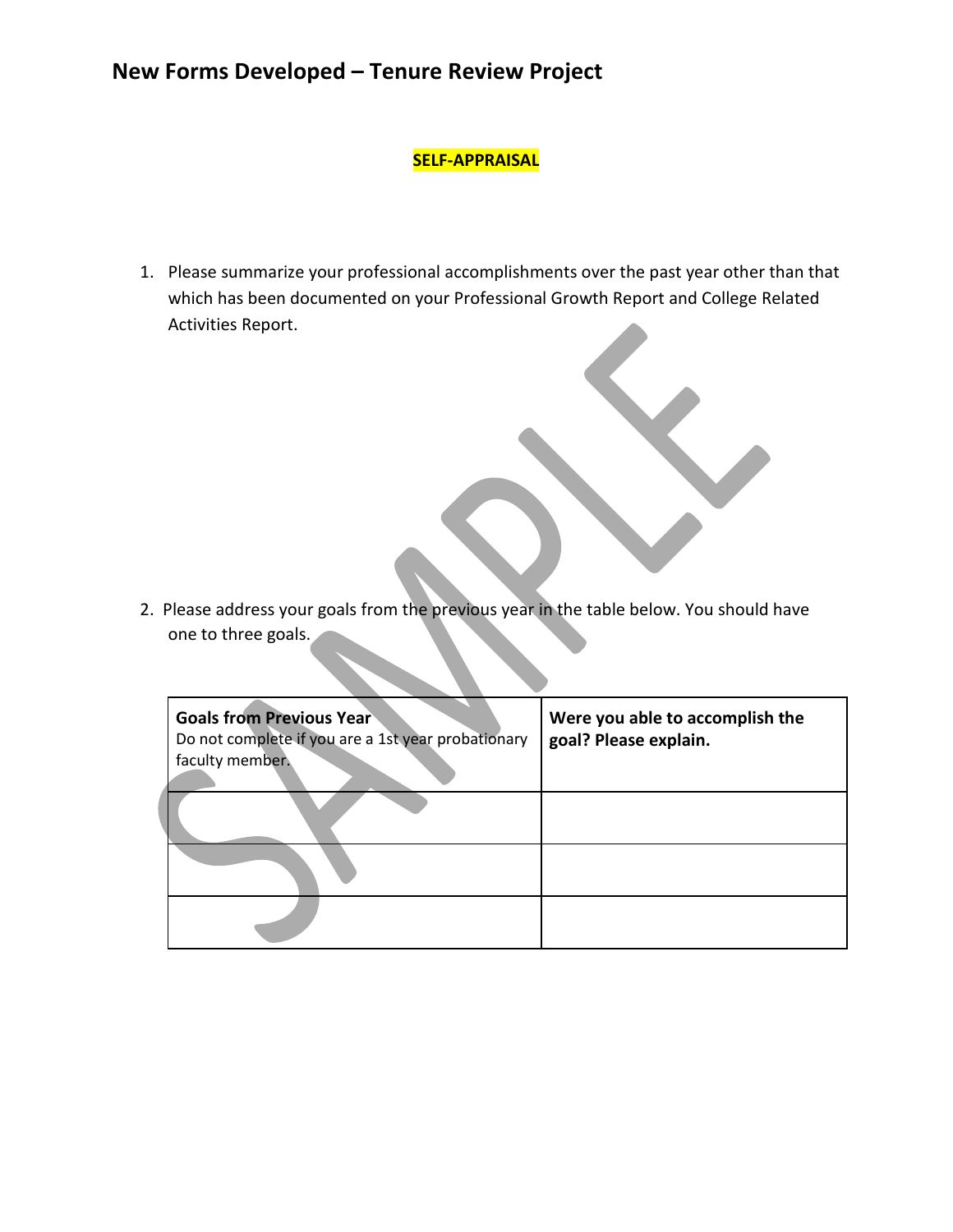3. Please address your goals for the upcoming year in the tables below. **You should have one to three goals.**

| Goal #1                                                                  | Response |
|--------------------------------------------------------------------------|----------|
| What is your goal for the upcoming<br>year?                              |          |
| What are strategies that you will use<br>to achieve your goal?           |          |
| Please describe, if applicable,<br>timelines as they apply to your goal. |          |
| What is the expected date of<br>completion?                              |          |
| Is this goal a carryover from a<br>previous year?                        |          |

 $\mathbf{r}$ 

| Goal #2                                                                  | Response |
|--------------------------------------------------------------------------|----------|
| What is your goal for the upcoming<br>year?                              |          |
| What are strategies that you will use<br>to achieve your goal?           |          |
| Please describe, if applicable,<br>timelines as they apply to your goal. |          |
| What is the expected date of<br>completion?                              |          |
| Is this goal a carryover from a<br>previous year?                        |          |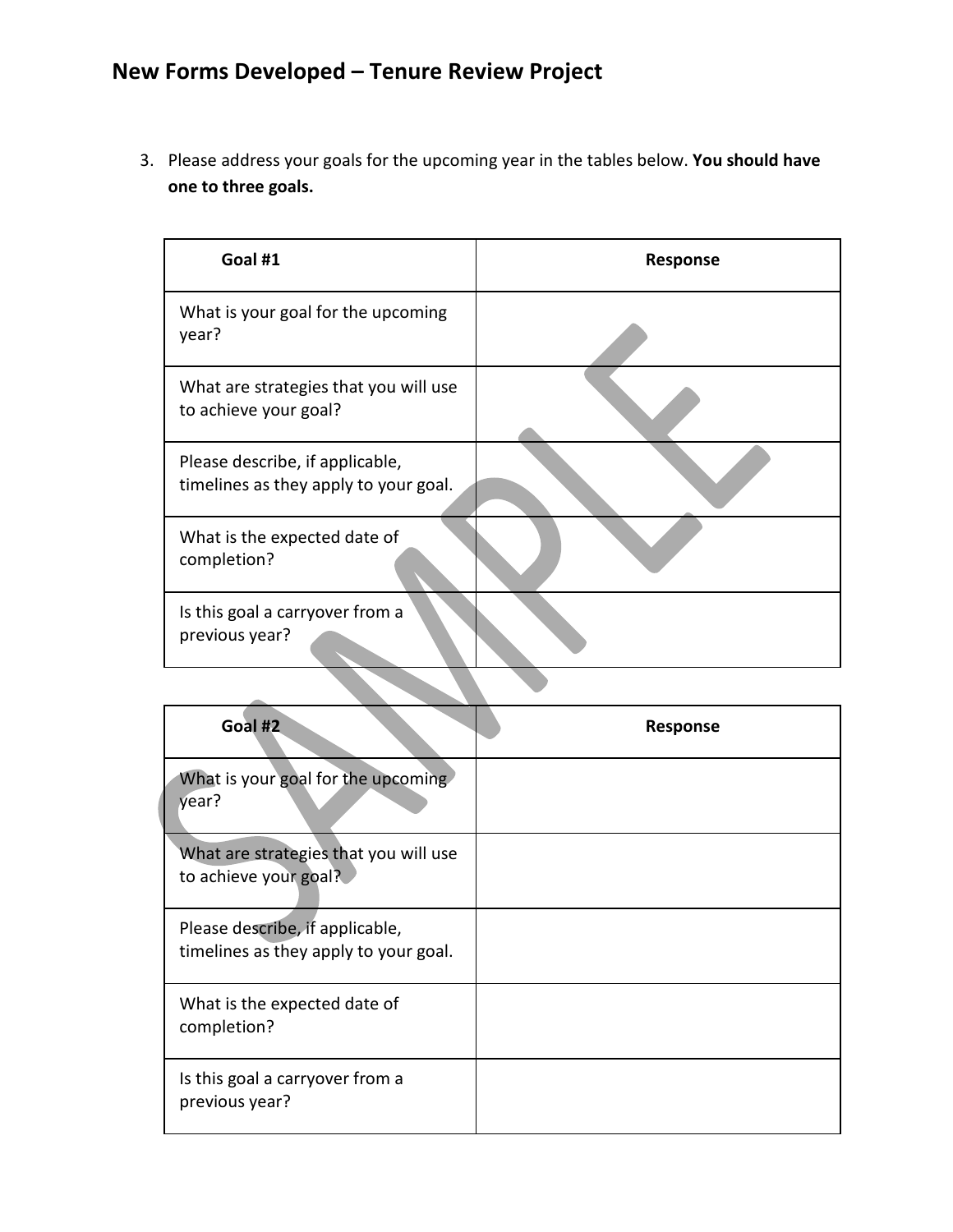| Goal #3                                                                  | Response |
|--------------------------------------------------------------------------|----------|
| What is your goal for the upcoming<br>year?                              |          |
| What are strategies that you will use<br>to achieve your goal?           |          |
| Please describe, if applicable,<br>timelines as they apply to your goal. |          |
| What is the expected date of<br>completion?                              |          |
| Is this goal a carryover from a<br>previous year?                        |          |
|                                                                          |          |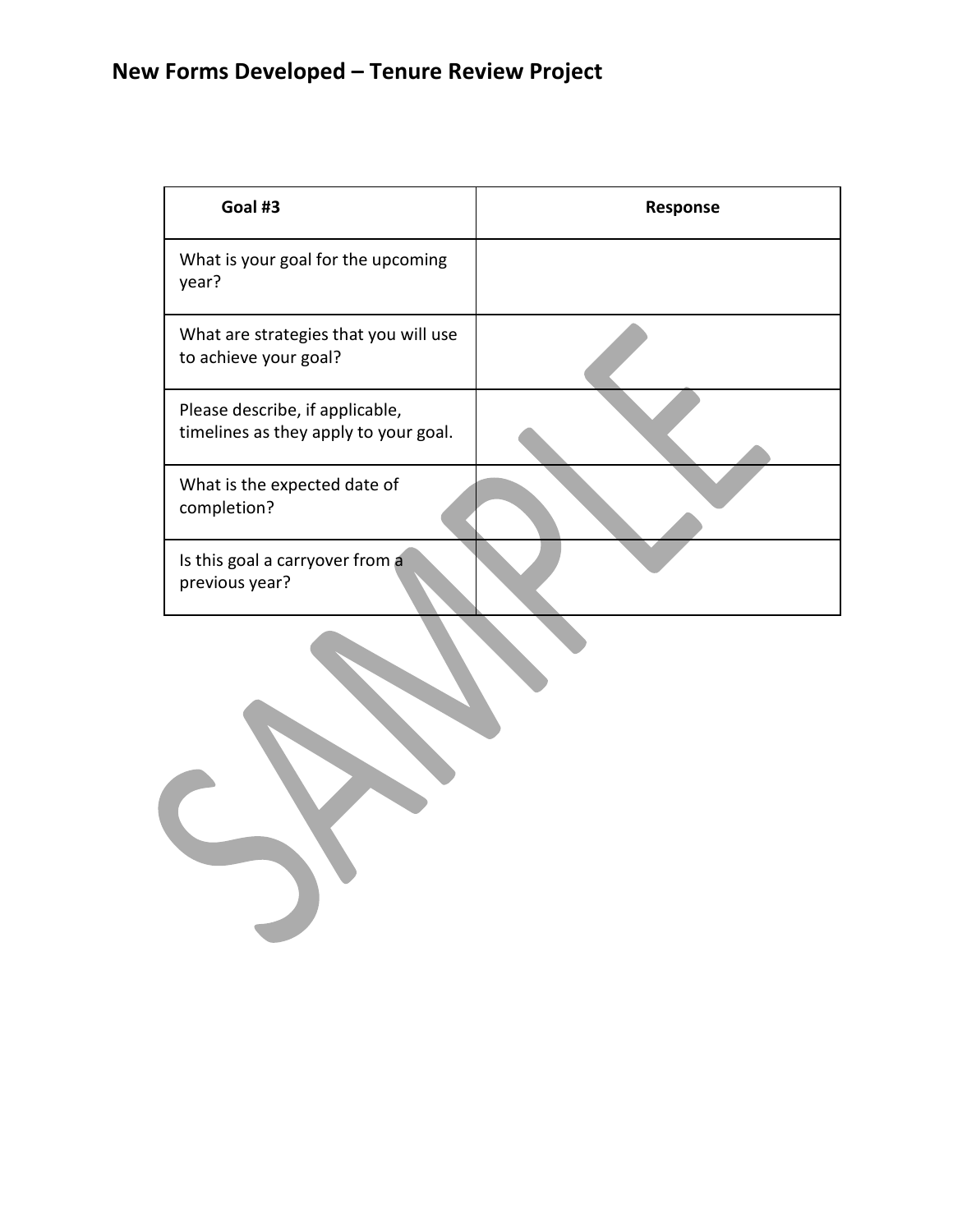## **EVALUATEE**

## **QUICK REFERENCE GUIDE**

| <b>Activity</b>                                                                                                                                                                                                                                                                                  | <b>Deadline</b>                                                                                                                                 | <b>Notes</b>                                                                                                                                                                      |
|--------------------------------------------------------------------------------------------------------------------------------------------------------------------------------------------------------------------------------------------------------------------------------------------------|-------------------------------------------------------------------------------------------------------------------------------------------------|-----------------------------------------------------------------------------------------------------------------------------------------------------------------------------------|
| Participation in the Evaluation Process<br>Training provided by the District in<br>cooperation with the Academic Senate.                                                                                                                                                                         | You will be<br>notified by email<br>of the training<br>dates                                                                                    | <b>Contractually Bargained</b><br>Agreement (CBA)<br>CBA <sub>-14.D.4</sub>                                                                                                       |
| Pre-evaluation conference to develop an<br>evaluation plan (including scheduled<br>observations) following the guidelines<br>indicated in the contract.                                                                                                                                          | Suggested<br>deadline of<br>September 15 to<br>meet the<br>October 15<br>deadline for<br>submission of<br>materials.                            | CBA 13.F.2.a for deadline<br><b>CBA 14.E.3</b><br>CBA 14.F.1                                                                                                                      |
| Submission of materials, as specified in the<br>CBA, to your evaluation team members.<br>If you need assistance with getting the<br>materials saved to your USB drive or<br>shared with your team, please contact:<br>Laura Otero lotero@hartnell.edu<br>Cheryl O'Donnell codonnell@hartnell.edu | October 15 or<br>earlier                                                                                                                        | CBA 14.E.2<br>Required instructional<br>materials can be found in<br>CBA 14.E.2.a. These materials<br>should be uploaded in your<br>Samples of Instructional<br>Materials folder. |
| Prior to an observation, provide the<br>required materials (as specified in the CBA)<br>to your team member who will be<br>conducting the observation.<br>Materials will be based on the nature of<br>the scheduled observation (face-to-face<br>course or DE),                                  | Follow the dates<br>determined at<br>the pre-<br>evaluation<br>conference<br><b>All observations</b><br>must be<br>completed by<br>November 15. | CBA 14.E.3.g<br>CBA 14.E.3.h<br>*for number of required<br>observations, see<br>information below.                                                                                |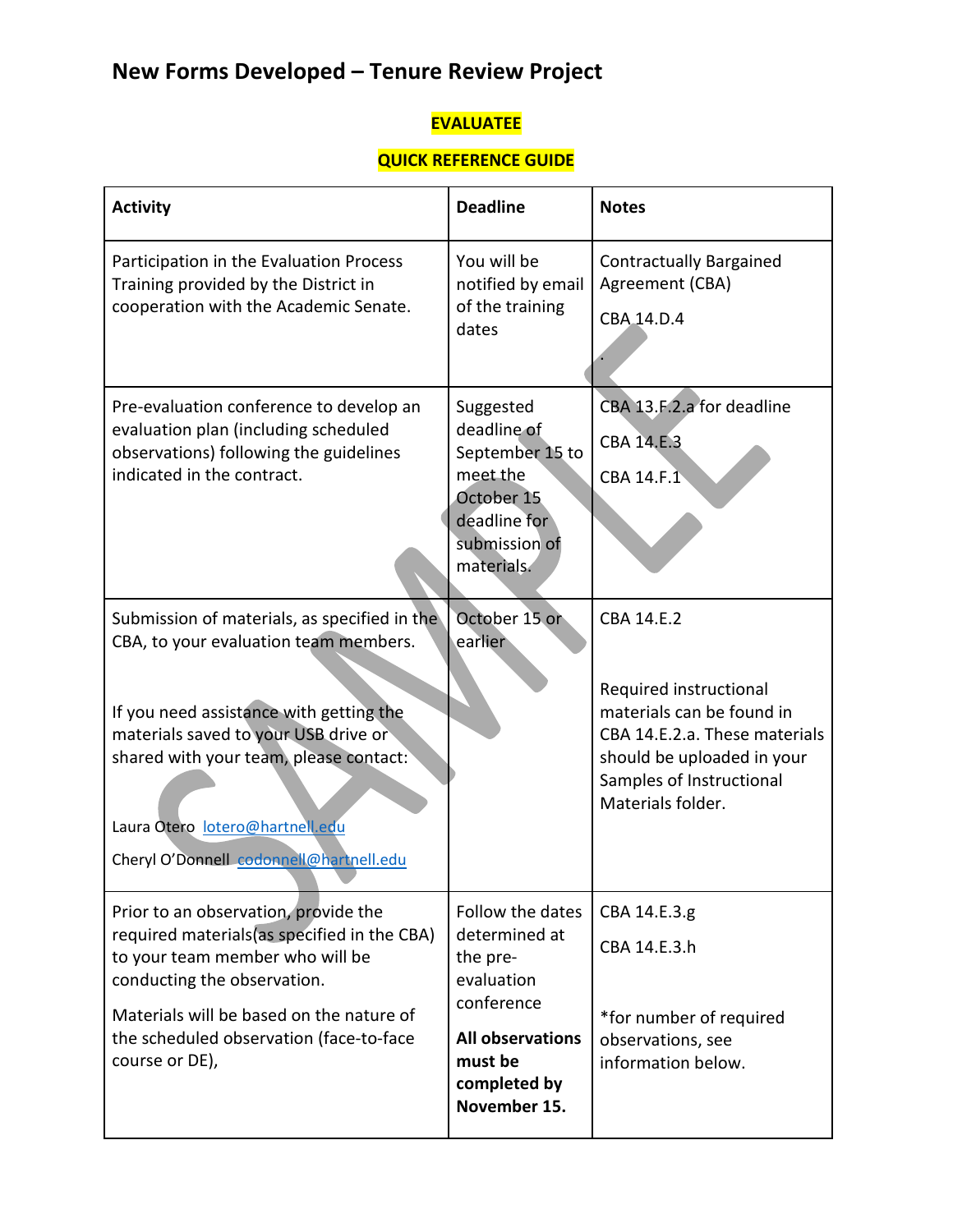| Meet with your peer at least twice during<br>the semester. If you have two peers, meet<br>with each one once. | Prior to post-<br>evaluation<br>conference | CBA 14.F.2 |
|---------------------------------------------------------------------------------------------------------------|--------------------------------------------|------------|
| Meet with the administrator on the<br>evaluation team.                                                        | Prior to post-<br>evaluation<br>conference | CBA 14.F.3 |
| <b>Post-Evaluation Conference</b>                                                                             | December 10                                | CBA 14.F.5 |

#### **WHAT MATERIALS DO YOU NEED TO PROVIDE TO YOUR EVALUATION TEAM PRIOR TO THE OCTOBER 15 DEADLINE?**

| <b>Item</b>                                                                                                            | <b>Check</b> |
|------------------------------------------------------------------------------------------------------------------------|--------------|
| Professional Growth Report                                                                                             |              |
| <b>College-Related Activities Report</b>                                                                               |              |
| Self-Appraisal Report                                                                                                  |              |
| <b>Instructional Materials</b>                                                                                         |              |
| All course syllabi for classes in your<br>load                                                                         |              |
| Samples of study guides and other<br>instructional materials you have<br>created                                       |              |
| Samples of quizzes and exams for<br>each course in load                                                                |              |
| For non-teaching faculty supply<br>materials that you generated that are<br>used in the performance of your<br>duties. |              |

Templates for the three reports can be found in your Reports folder on your USB drive.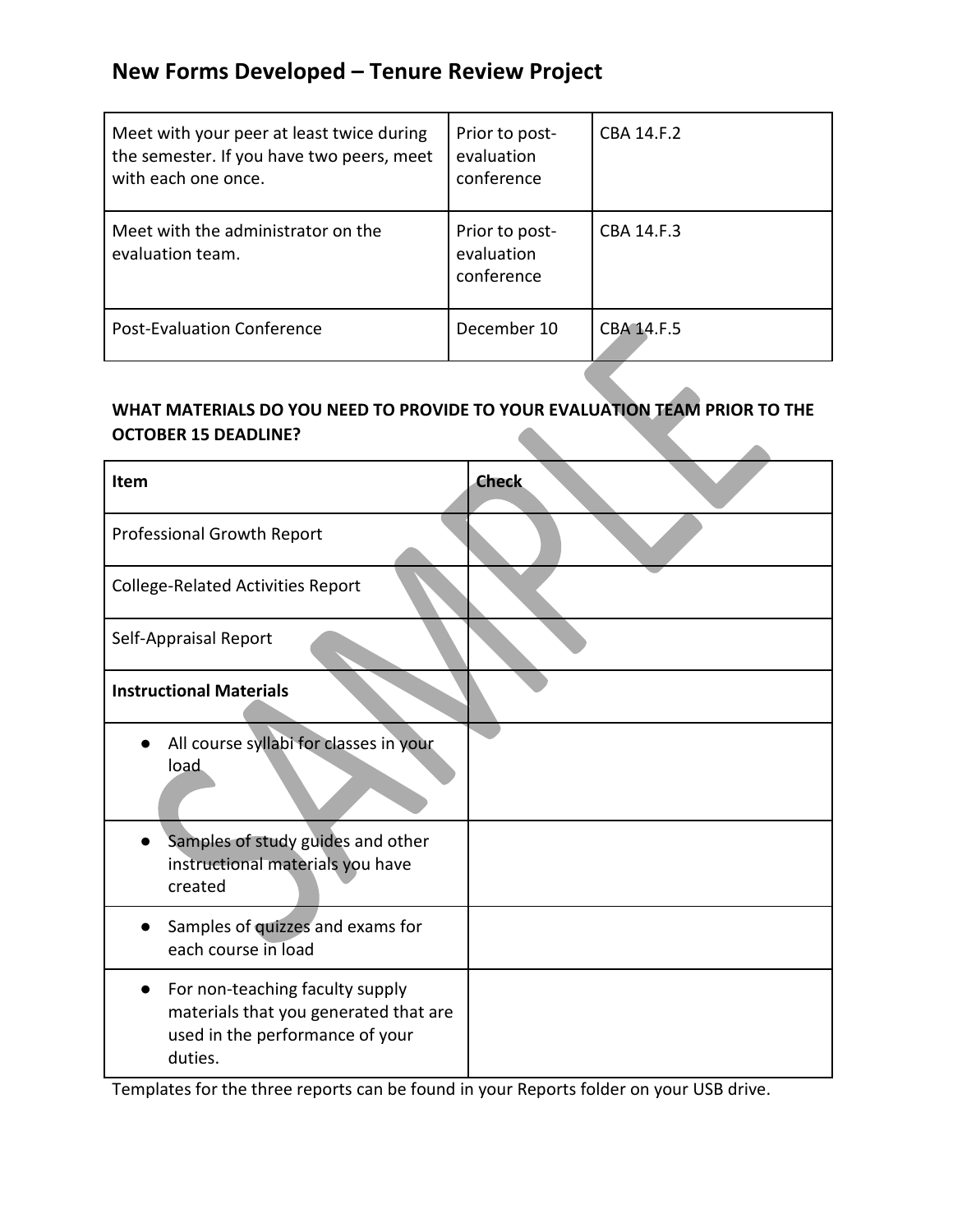#### **HOW MANY TIMES WILL YOU BE OBSERVED?**

#### **Teaching observations:** CBA 14.E.3.a

- A total of 6 observations are to be completed by the team.
- If possible, each observation should be for an entire instructional period. If this is not feasible, observations should be a minimum of 50 minutes.
- Provide relevant materials (see below) to the observer prior to the scheduled observation.

#### **Counseling observations:** CBA 14.E.3.e

- A total of six observations are to be completed
- Each observation shall be at least one hour in length (either two half-hour sessions or a single one-hour session)
- If the observation is of a non-teaching nature, provide relevant materials to the observer prior to the scheduled observation.

#### **Library services observations:** CBA 14.E.3.e

- A total of six observations are to be completed
- If the observation is of a non-teaching nature, provide relevant materials to the observer prior to the scheduled observation.

\*Observations should be coordinated and scheduled with the peer faculty member(s) and the dean during the Pre-Conference Meeting.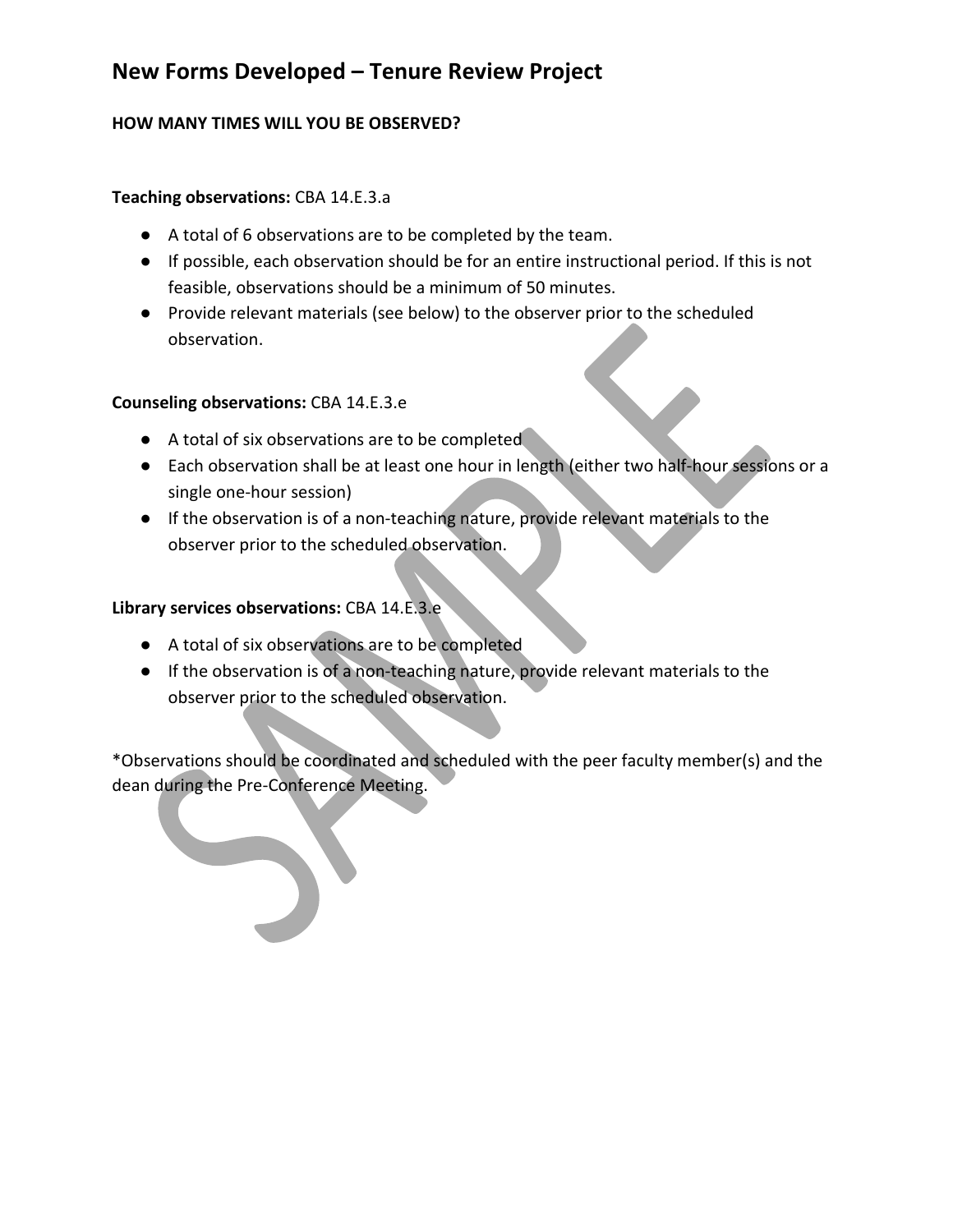#### **WHAT MATERIALS SHOULD YOU PROVIDE TO YOUR OBSERVER PRIOR TO AN OBSERVATION?**

#### **Faculty members teaching a distance education course:** CBA 14.E.3.g

- For faculty teaching distance education courses, a worksite observation shall consist of one (1) learning unit of a course, which should be roughly equivalent to the material that would be covered in one (1) week of class.
- Evaluators will be given access to all materials posted by the instructor and discussion thread posts by both the instructor and students for that learning unit
- Evaluators will have access to some documents outside of the unit including: a syllabus, lesson plan, class policies, required class activities, exam questions, and any current announcements posted for the course.
- Just as with face-to-face classes, students may be told that a faculty worksite observation is being conducted.
- The unit to be evaluated will be agreed upon by the evaluators and evaluatee prior to the evaluation taking place.
- The evaluator will have access to the course management system as a guest during the one-week period referenced above.

#### **Faculty members teaching a face-to-face course:** CBA 14.E.3.h

- For faculty teaching face-to-face courses evaluators will be given all materials including: a syllabus, lesson plan, class policies, required class activities, exam questions, and any current announcements concerning the course.
- Students may be told that a faculty worksite observation is being conducted.
- The classes to be evaluated will be agreed upon by the evaluators and evaluate prior to the evaluation taking place.

#### **Faculty members teaching in self-paced labs and/or academic support services:** CBA 14.E.3.f

- For self-paced labs and academic support services, observations shall be made during times when the faculty member is performing academic functions working with students.
- Each observation shall be at least one hour in length, and each evaluator shall perform at least two evaluations for a total of 6 evaluations.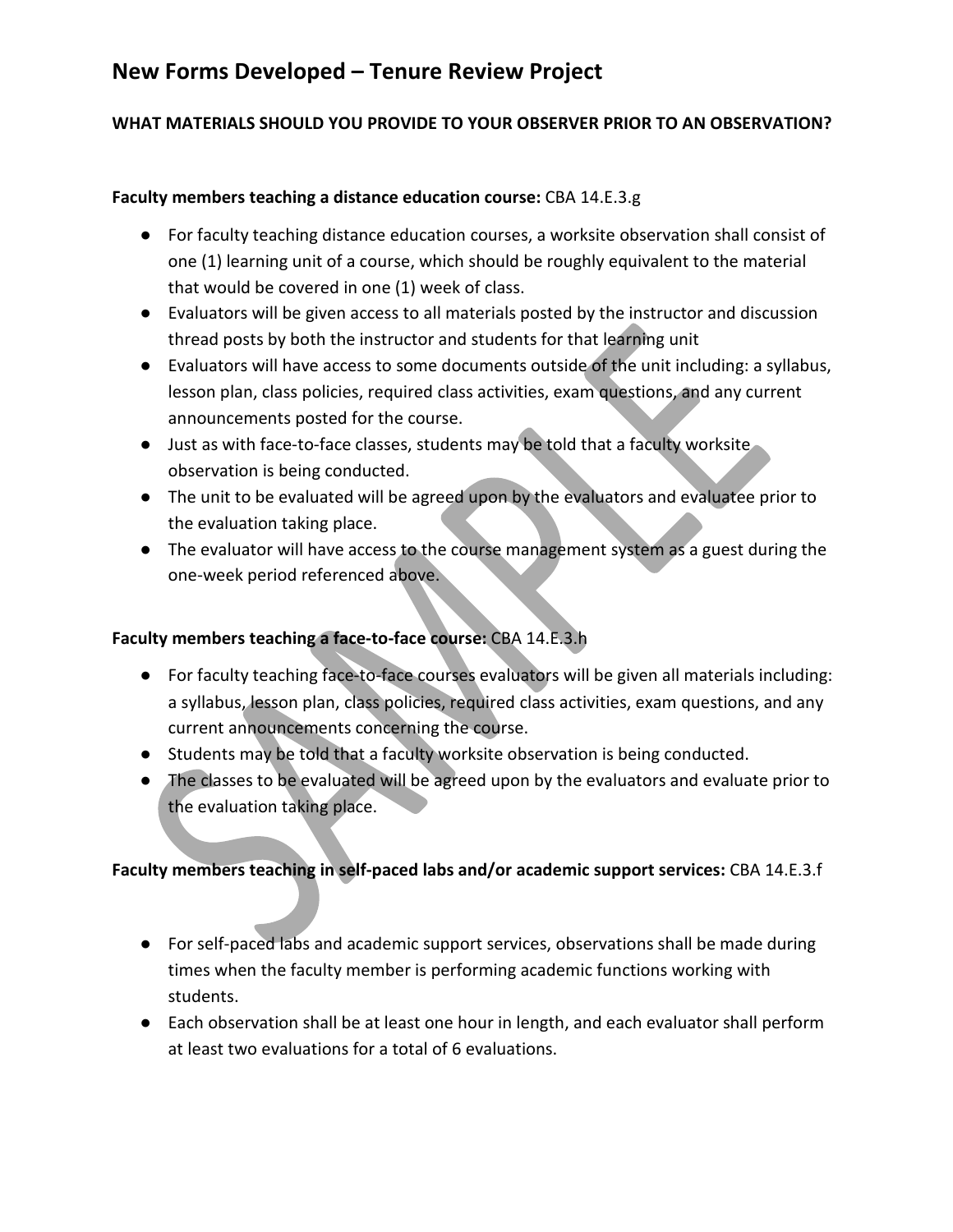### **Worksite Observations Evaluation Form: Teaching**

| Employee:                          |                              |  |         |  |                    | Evaluator: |               |  |                  |  |
|------------------------------------|------------------------------|--|---------|--|--------------------|------------|---------------|--|------------------|--|
| Course and Section #:              |                              |  |         |  | Semester and Year: |            |               |  | <b>Fall 2019</b> |  |
| <b>Observation Date:</b>           | # of students in attendance: |  |         |  |                    |            |               |  |                  |  |
|                                    | Class Start/End Time:        |  |         |  |                    |            |               |  |                  |  |
| <b>Observation Start/End Time:</b> |                              |  |         |  |                    |            |               |  |                  |  |
| Modality:                          | F <sub>2F</sub>              |  | Lecture |  | Lab                |            | <b>Hybrid</b> |  | Online           |  |
|                                    |                              |  |         |  |                    |            |               |  |                  |  |

#### **1. The instructor demonstrates knowledge of the subject matter and currency in the field.**

| <b>Excellent</b>  | Satisfactory | <b>Needs Improvement</b> | Unsatisfactory |
|-------------------|--------------|--------------------------|----------------|
| Provide Examples: |              |                          |                |

# **2. Class activities demonstrate effective preparation and planning for instruction, including**

#### **laboratories, clinics, etc.**

| <b>Excellent</b> | <b>Satisfactory</b> | <b>Needs Improvement</b> | <b>Unsatisfactory</b> |  |
|------------------|---------------------|--------------------------|-----------------------|--|
|                  | Provide Examples:   |                          |                       |  |

#### **3. Content covered in class appropriately addresses course curriculum.**

| <b>Excellent</b>         | Satisfactory | <b>Needs Improvement</b> | <b>Unsatisfactory</b> |
|--------------------------|--------------|--------------------------|-----------------------|
| <b>Provide Examples:</b> |              |                          |                       |
|                          |              |                          |                       |

#### **4. Instructor uses appropriate teaching materials and methods that challenge students to grow.**

| <b>Excellent</b>  |  | <b>Satisfactory</b> |  | <b>Needs Improvement</b> | Unsatisfactory |  |
|-------------------|--|---------------------|--|--------------------------|----------------|--|
| Provide Examples: |  |                     |  |                          |                |  |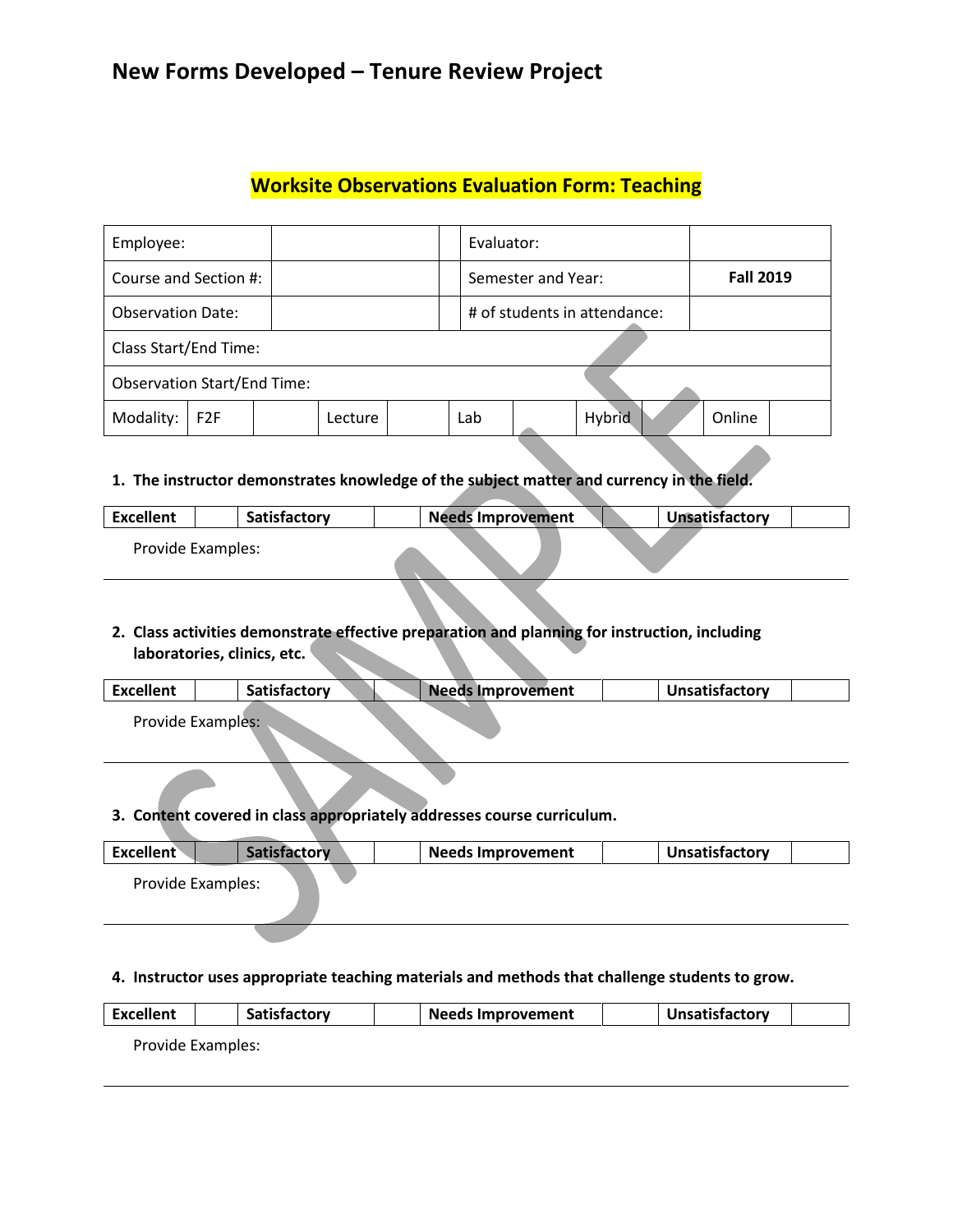**5. The instructor provides an environment conducive to student learning.**

| <b>Excellent</b> | Satisfactorv | <b>Needs Improvement</b> | <b>Unsatisfactory</b> |  |
|------------------|--------------|--------------------------|-----------------------|--|
|                  |              |                          |                       |  |

Provide Examples:

**6. Instructor uses teaching techniques that challenge and engage students in the class activity (lecture, discussion, lab, or other activity).**

| <b>Excellent</b> | <b>Satisfactory</b> | <b>Needs Improvement</b> | Unsatisfactory |  |
|------------------|---------------------|--------------------------|----------------|--|
|                  | Provide Examples:   |                          |                |  |

**7. The instructor communicates effectively, explaining key concepts and giving directions clearly, addressing all levels of students in the classroom.**

| <b>Excellent</b>  | Satisfactory | <b>Needs Improvement</b> | Unsatisfactory |
|-------------------|--------------|--------------------------|----------------|
| Provide Examples: |              |                          |                |

8. **The instructor is responsive to students' questions and provides feedback, using class discussion to strengthen the learning environment.**

| Excellent | Satisfactory      | <b>Needs Improvement</b> | Unsatisfactory |
|-----------|-------------------|--------------------------|----------------|
|           | Provide Examples: |                          |                |

**9. Presentation conveys clarity, respect for differing viewpoints, and sound pedagogy.**

| <b>Excellent</b>  | Satisfactory | <b>Needs Improvement</b> | Unsatisfactory |
|-------------------|--------------|--------------------------|----------------|
| Provide Examples: |              |                          |                |

**10. The instructor provides an environment in which the dignity and individuality of students are respected, using teaching techniques that are sensitive to the diverse learning styles and educational and cultural background of students.**

| Excellent | <b>Satisfactory</b> | <b>Needs Improvement</b> | <b>Unsatisfactory</b> |  |
|-----------|---------------------|--------------------------|-----------------------|--|
|           |                     |                          |                       |  |

Provide Examples: